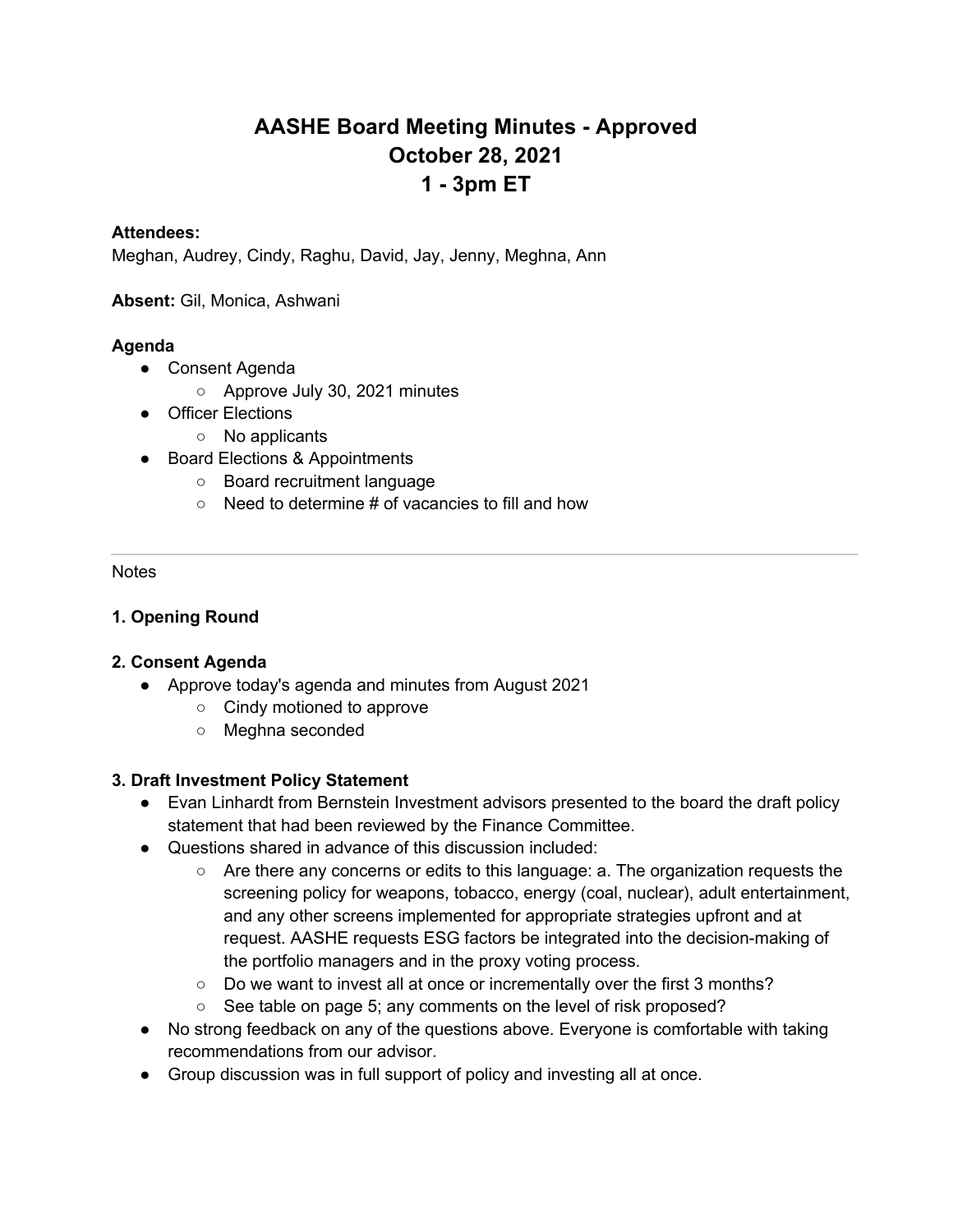● David motioned to approve; Raghu seconded; Meghna abstained (she hadn't been able to read the information in advance).

# **4. Conference Debrief**

- Reflections and comments from the second virtual conference
	- Discussion points
		- Conference was fine
		- Engagement was down
		- It was difficult to access different parts of the platform
		- The registration window was too short
		- Need to continue prioritizing sessions on racial equity & social justice but implementation in particular
		- Why do we end access to content?
		- Can we license content? (Yes, the staff is looking into this)
		- Lots of people miss the hanging out aspect of the conference; just not the same being virtual
		- Software on the last day was clunky
		- Ensure a balance of sharing problems with sharing solutions.

## **5. Governance Discussion**

- Discuss board applicants
	- No concern with the slate of candidates
	- Still interested in prioritizing diversity of the board
	- Will consider additional appointments to fill gaps in expertise (fundraising, DEI, corporate engagement)
		- Encourage board members to consider who will be a great addition and start recruiting now
		- We'll reconnect on appointments after the election concludes

## **6. Finances**

- Staff have developed 2022 Budget Assumptions but not yet a formal draft budget
- The same number of staff anticipated, using membership numbers (actuals) from this year to guide next year, looking to make some strategic investments in STARS, online learning, technology, and HR.
- The bulk of this conversation and the feedback shared was about the potential for next year's conference
	- Need to consider what will do with our conference next year
	- Results of the August member survey, gauging interest in and ability to pay for an in-person conference in 2022 came back incredibly mixed.
		- Our membership is split nearly down the middle
		- Of those that are interested in going to an in-person conference, far fewer anticipate they'll be able to pay for it.
		- Of those that want to stay virtual, demographics are women and people of color